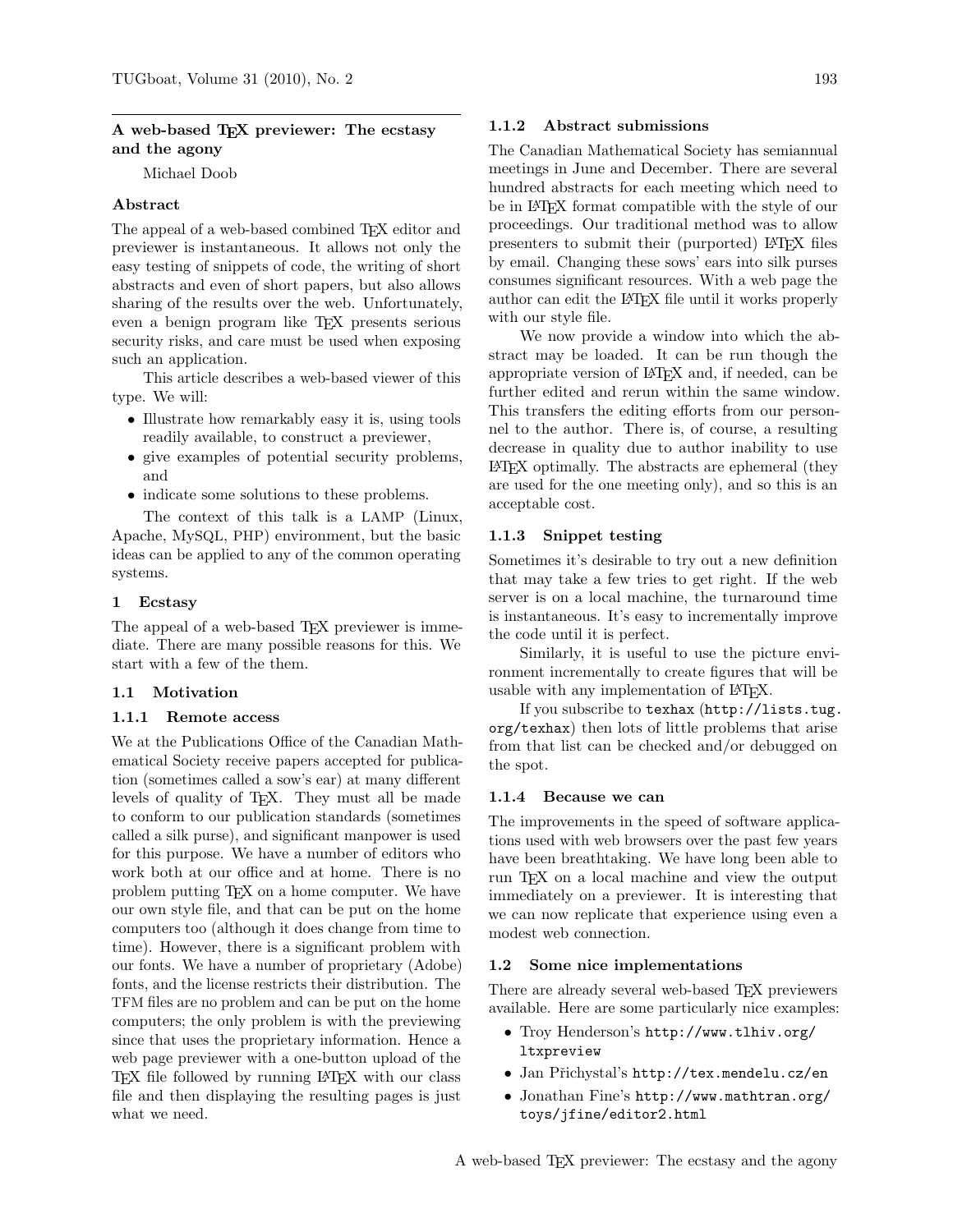All of these have the same general pattern: A window for typing input, some method of output display, and options that may be chosen using radio buttons or pulldown menus.

# 1.3 LAMP Implementation

## 1.3.1 Environment

Our environment used for this application is sometimes called LAMP: the Linux kernel for the operating system, the Apache web server, the MySQL database management system (unused in this application) and the PHP scripting language (sometimes the "P" is Perl or Python; indeed, either could be used instead of PHP). No extra modules are used with Apache, and no additional packages are loaded into PHP. In addition, no JavaScript is used.

# 1.3.2 Desired elements

The minimum implementation would usually display input (an input window using direct typing, cutand-paste or file upload), as well as output that is dependent on the success or failure of the T<sub>EX</sub> job. In addition, it's also easy to have file uploads only and to display (portions of) the log file.

It's also possible to preload TEX input or specific packages. For example, it might be more convenient to have the material in the input window automatically inserted within:

```
\documentclass{article}
\begin{document}
```
## \end{document}

if all of the T<sub>E</sub>X files will be using  $\arctan$ cls and no other packages are needed. Similarly, it's also easy to preload either document classes or packages using pulldown menus. Examples are given in the documentation.

## 1.3.3 Browser peculiarities

Ideally the output should be rendered identically by different browsers. This ideal, unfortunately, is not met. For example, the output from rerunning TEX should reflect the content in the current input window. In fact, there is an HTML metacommand for exactly this purpose:

```
<META HTTP-EQUIV="CACHE-CONTROL"
      CONTENT="NO-CACHE">
```
Alas, some browsers will ignore this, but these shortcomings can be overcome in a LAMP environment. It's always possible to generate unique names with each call to T<sub>EX</sub> to avoid the cache problem. It's also possible to use freely available software to generate output (png, jpg, pdf or svg) whose renderings will be (more or less) browser independent.

As can be seen in the accompanying documentation, it's easy to set up a web-based TEX previewer within a LAMP environment. Alas, as with any web application that may be accessed widely, there are certain concerns and possible exploits that must be addressed. At first blush, TEX is pretty robust and locks out the most dangerous threats. For example, there are no direct system calls available. Nonetheless, there are precautions that must be taken. Examples follow to illustrate these problems, roughly in increasing order of vulnerability.

## 2.1 The need to know principle

Clearly, the more widespread the audience is for a web application, the less is the information that should be disclosed about the operating environment. There are two options: control the access to the web pages to reduce the risk or control the amount of information disclosed. In a LAMP environment both are easy.

It is a standard configuration command for the Apache server to restrict access to some (or even all) directories to clients with specific Internet addresses, so the access, if desired, may be localized. Greater restriction of access may (or may not!) reduce the risk of system compromise.

On the other hand, if there is widespread access, then the log file, even when there is only one line of TEX input, will reveal information about the operating system:

# This is TeX, Version 3.14159 (Web2C 7.4.5) /usr/share/texmf/tex/latex/base/size10.clo

In this case, the structure of the file system is revealed; it has files in a position (under /usr/share) that indicates an installation via a package manager on a Unix system rather than a texlive installation or some other operating system, and as such it gives hints to the location of the vulnerabilities that any operating environment possesses. Loading more packages and fonts generates similar messages concerning the versions running and the structure of the file system. These may and should be filtered out when the log file is requested. This same is true for error messages.

# 2.2 Denial of service

A more serious problem is that of Denial of Service (DoS) attacks. These are designed to utilize all of the resources available on a particular computer and thus deny access by others. There are several methods by which this may be done.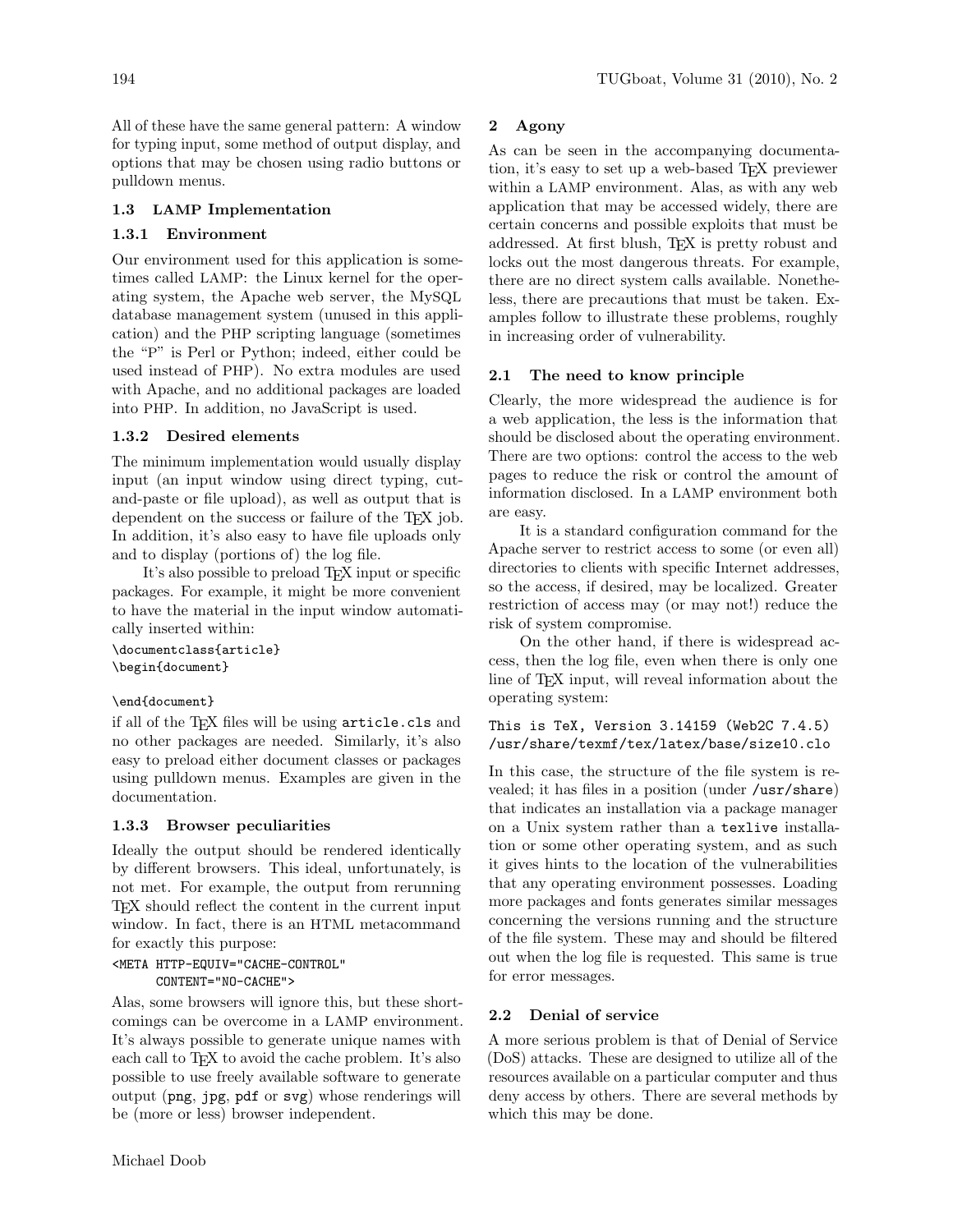# 2.2.1 CPU hogging

Consider what happens with the following LAT<sub>EX</sub> input:

```
\newcounter{cnt}
\loop
   \stepcounter{cnt}
   \ifnum \value{cnt}<500000
```
## \repeat

There could hardly be a simpler loop construct. Running it will do nothing but increment the counter from 0 to 500000 and then quit. This takes a few seconds. If you use a utility (like top) to check CPU usage while this is running, you will find it maxed out. If the **\stepcounter{cnt}** is deleted, TEX will run indefinitely, eating up all available CPU resources. As a further insult, the PHP call will freeze the browser, so no termination is possible, even if the program were run by innocent error. Ouch!

Here is another example:

```
\newcounter{cnt}
\loop
```
\thecnt\newpage \stepcounter{cnt} \ifnum \value{cnt}<10000

## \repeat

This produces a 10,000 page document with one integer on each page (actually two if you include the page number). Suppose the \stepcounter{cnt} is left out. Then the loop is infinite, and T<sub>E</sub>X happily runs until it reaches its memory limit and then halts. This indicates the following: as long as the loop is doing anything that uses memory there will be a graceful failure in an accidental infinite loop.

What can be done to keep infinite loops from eating up inappropriate resources? There are at least two remedies for this:

- Any standard implementations of Linux comes with the pam (pluggable authentication module) software. This module uses a file called limits.conf to control, among other things, the amount of CPU time any process can use.
- For operating systems without pam there is a program called cpulimit which may be used to control the percentage of available CPU resources that may be allocated to a given process.

# 2.2.2 Disk hogging

Now consider the following LATEX input:

```
\newcounter{cnt}
\loop
   \leavevmode\newpage \stepcounter{cnt}
   \ifnum \value{cnt}<10000
\repeat
```
This produces a 10,000 page document with only the page numbers on each page (of course, the use of \pagestyle{empty} will make the page completely blank). If we delete the \stepcounter{cnt} from the input, then TEX runs indefinitely using no memory, but the DVI file will (apparently) grow without limit.

This problem is easy to address. The file mentioned above, limits.conf, can also control disk usage. Alternatively, disk quotas, turned off by default, may be enabled.

## 2.2.3 Server hogging

Any web application is subject to attack through the server. A distributed DoS attack, that is, one from a botnet of many clients, is really impossible to stop. Even with web pages, the mouse clicks can be spoofed, so it is important to keep the web applications isolated from the rest of the computer environment. One possibility is to have users register and log into the environment that runs the web-based browser software.

## 2.3 PHP attacks

In a recent paper [1], Stephen Checkoway, Hovav Shacham, and Eric Rescorla have pointed out a significant vulnerability in the writing and subsequent rereading of PHP scripts. Consider the following code:

```
\newwrite\bummerfile
\openout\bummerfile=badfile.php
\write\bummerfile{<?php}
\write\bummerfile{echo passthru("date");}
\write\bummerfile{phpinfo();}
\write\bummerfile{echo
           passthru("cat /etc/passwd");}
\write\bummerfile{?>}
```
This opens a file called **badfile**.php in the same directory where the DVI file is written and writes in it five lines of PHP code. These implement three commands: a listing of the current time (a typical system call), a listing of all the PHP parameters on the system (a clear violation of need-to-know), and finally a listing of the password file. It should be noted that the subdirectory from where the reading of files is done by the Apache server is easily obtained from the listing of the page source. It typically will have something like <img src="jail/temp128053010.png"> within it, indicating in this case that the subdirectory being read is called jail. Thus by adding jail/badfile.php to the original http address, the file badfile.php is executed.

This vulnerability may be addressed in several ways: the directory from which the image files are